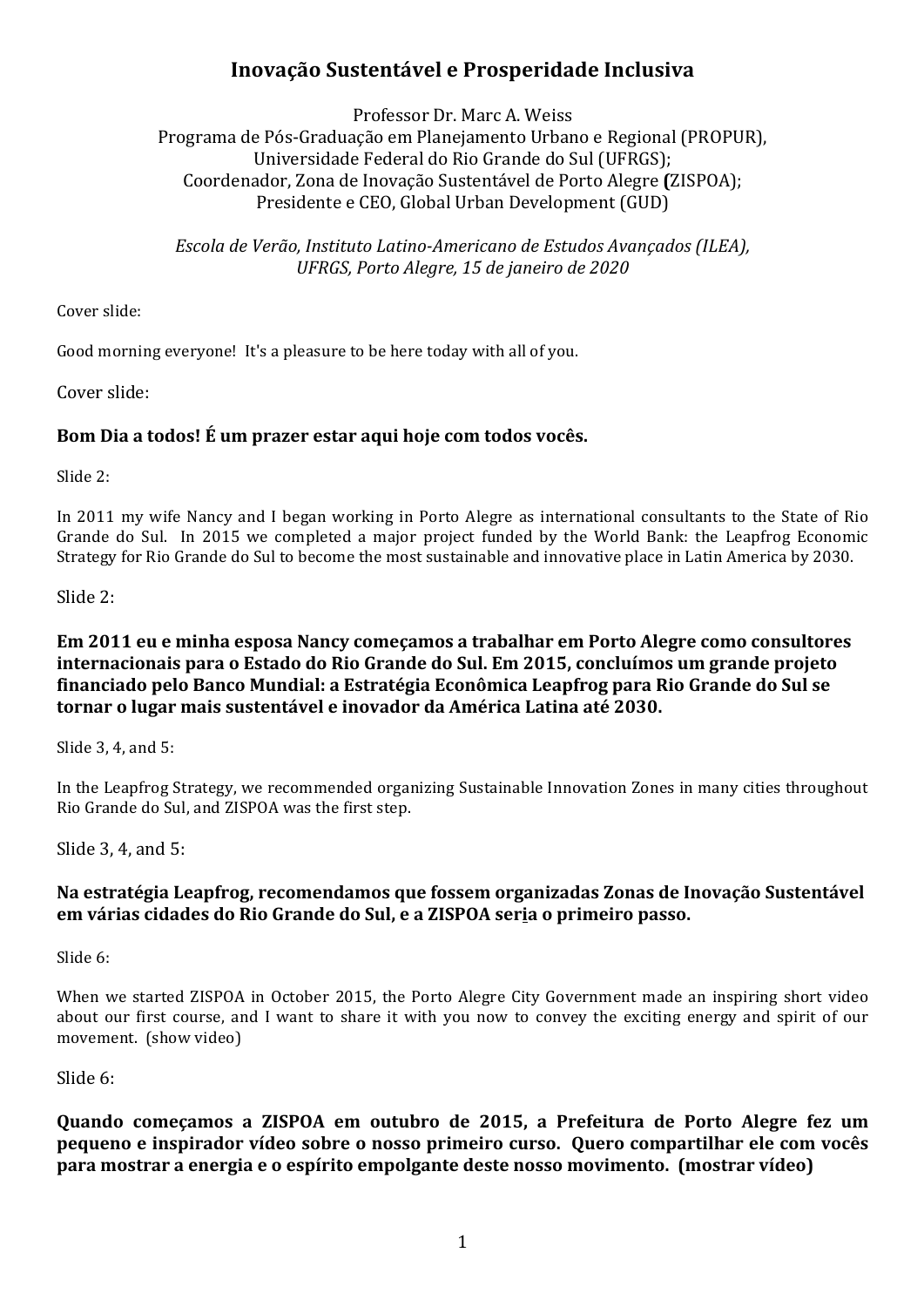Slide  $7$ :

Here is a current map of ZISPOA. We started in 2015 with part of Independência and Floresta, and now ZISPOA includes all or part of 10 neighborhoods: Azenha, Bom Fim, Centro Historico, Cidade Baixa, Farroupilha, Floresta, Independencia, Rio Branco, Santa Cecilia, and Santana. Slide 7:

**Aqui está o mapa atual da ZISPOA. Começamos em 2015 com parte dos bairros Independência e Floresta, e agora a ZISPOA inclui a totalidade, ou parte, de 10 bairros: Azenha, Bom Fim,**  Centro Histórico, Cidade Baixa, Farroupilha, Floresta, Independência, Rio Branco, Santa Cecília **e Santana.**

Slide 8:

In 2017 the Porto Alegre City Council unanimously voted to officially recognize ZISPOA, and we are very proud of their support.

Slide 8:

### **Em 2017, a Câmara Municipal de Porto Alegre aprovou por unanimidade a Lei que oficialmente reconhece a ZISPOA. Temos muito orgulho desse apoio.**

Slide 9:

The second step of the Leapfrog Strategy came in 2018, with the launching of ZISSAN in Santo Angelo. We expect, with your help, that there will be many more ZIS's in Rio Grande do Sul over the next few years, including ZISPel in Pelotas.

Slide 9:

# **O** segundo passo da estratégia Leapfrog veio em 2018, com o lançamento da ZISSAN em Santo **Ângelo.** Esperamos criar, com a ajuda de vocês, muitas outras ZISs pelo Rio Grande do Sul nos **próximos anos, incluindo ZISPel em Pelotas.**

Slide  $10$ :

Through our global work at GUD, ZISPOA is now giving birth to a worldwide movement for Sustainable Innovation Zones. Now we have a new ZIS called ACTA in Panama City, which recently held a major event. Soon we will have ZISs in Brooklyn, New York, in London, UK, in Toronto, Canada, and many other cities and countries. 

Slide 10:

Através do nosso trabalho global na GUD, a ZISPOA está dando origem a um movimento **mundial de Zonas de Inovação Sustentável. Já temos uma nova ZIS chamada ACTA, na Cidade do Panamá, que recentemente realizou grande evento.** E, em breve, teremos ZISs em Brooklyn, na Nova Iorque, em Londres, na Reino Unido, em Toronto, na Canadá, e em outras cidades e **países.**

Slide 11 and 12:

The Leapfrog Strategy, ZISPOA, ZISSAN, and ACTA are part of a worldwide Sustainable Innovation Zones initiative by our organization, Global Urban Development (GUD), an international policy NGO and professional network of more than 700 leaders and experts in 60 countries. We work closely with many international institutions such as the United Nations and World Bank. Our goal is for all people everywhere to live and thrive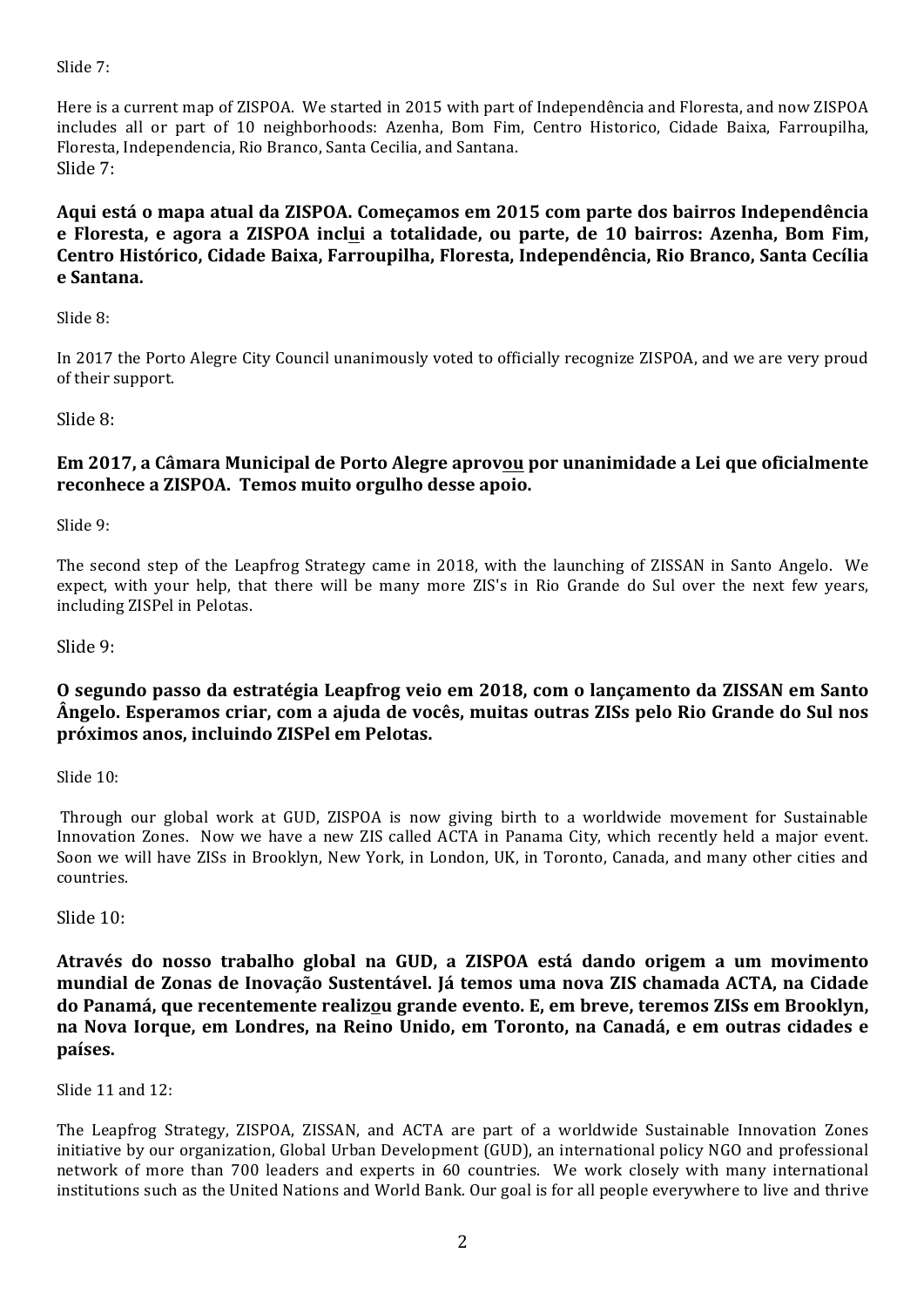in peace with each other and in peace with nature. Please visit our two websites, www.globalurban.org and www.globalurban.net, which provide many free downloadable documents, including the Leapfrog Strategy.

Slide  $11$  and  $12$ :

A Estratégia Leapfrog, a ZISPOA a ZISSAN e a ACTA fazem parte de uma iniciativa mundial de Zonas de Inovação Sustentável da nossa organização Global Urban Development (GUD), que é **uma ONG de políticas internacionais e uma rede profissional com mais de 700 líderes e**  especialistas em 60 países. Trabalhamos junto com muitas instituições internacionais, como a **ONU** e o Banco Mundial. Nosso objetivo é que as pessoas de todas as partes do mundo possam **crescer em paz umas com as outras e em paz com a natureza.** 

# **Nosso dois sites (globalurban.org e globalurban.net) contém muitos documentos sobre esse assunto para download gratuito, incluindo a Estratégia Leapfrog.**

Slide  $13$ :

GUD collaborates with cities, regions, states, and provinces to promote a more sustainable and greener economy, generating greater prosperity and higher quality of life by growing businesses, jobs, and incomes through conserving, renewing, and reusing resources much more efficiently.

Slide 13:

A GUD colabora com cidades, regiões, estados e províncias para promover uma economia mais sustentável e verde, gerando maior prosperidade e maior qualidade de vida por meio do **crescimento de empresas, empregos e rendas obtidos a partir da conservação, renovação e reutilização dos recursos de maneira muito mais eficiente.**

Slide 14:

I have been developing this new research methodology and strategic policy and action framework for the past half century, starting in the San Francisco Bay Area in 1968. In GUD we call it Metropolitan Economic Strategy, Sustainable Innovation, and Inclusive Prosperity.

Slide 14:

**Durante os últimos 50 anos, eu venho desenvolvendo este novo tipo de metodologia de pesquisa, política estratégica e marco de ação, que comecei na área da Baía de São Francisco,**  California, na década de 60. Na GUD, chamamos isso de Estratégia Econômica Metropolitana, **Inovação Sustentável e Prosperidade Inclusiva.**

Slide  $15$ :

This 2015 *Built Environment* article honoring the life and work of Professor Sir Peter Hall, GUD's cofounder and Vice Chair from 2001 until he passed away in 2014, provides an intellectual history of the evolution of Metropolitan Economic Strategy, Sustainable Innovation, and Inclusive Prosperity from its origins at the University of California, Berkeley during the 1970s through its development by GUD over the past two decades.

# Slide 15:

**Este artigo, publicado na** *Built Environment* **<b>em 2015, em memória da vida e da obra de** Professor Sir Peter Hall, co-fundador e vice-diretor do GUD de 2001 até seu falecimento em **2014, fornece uma história intelectual da evolução da Estratégia Econômica Metropolitana,**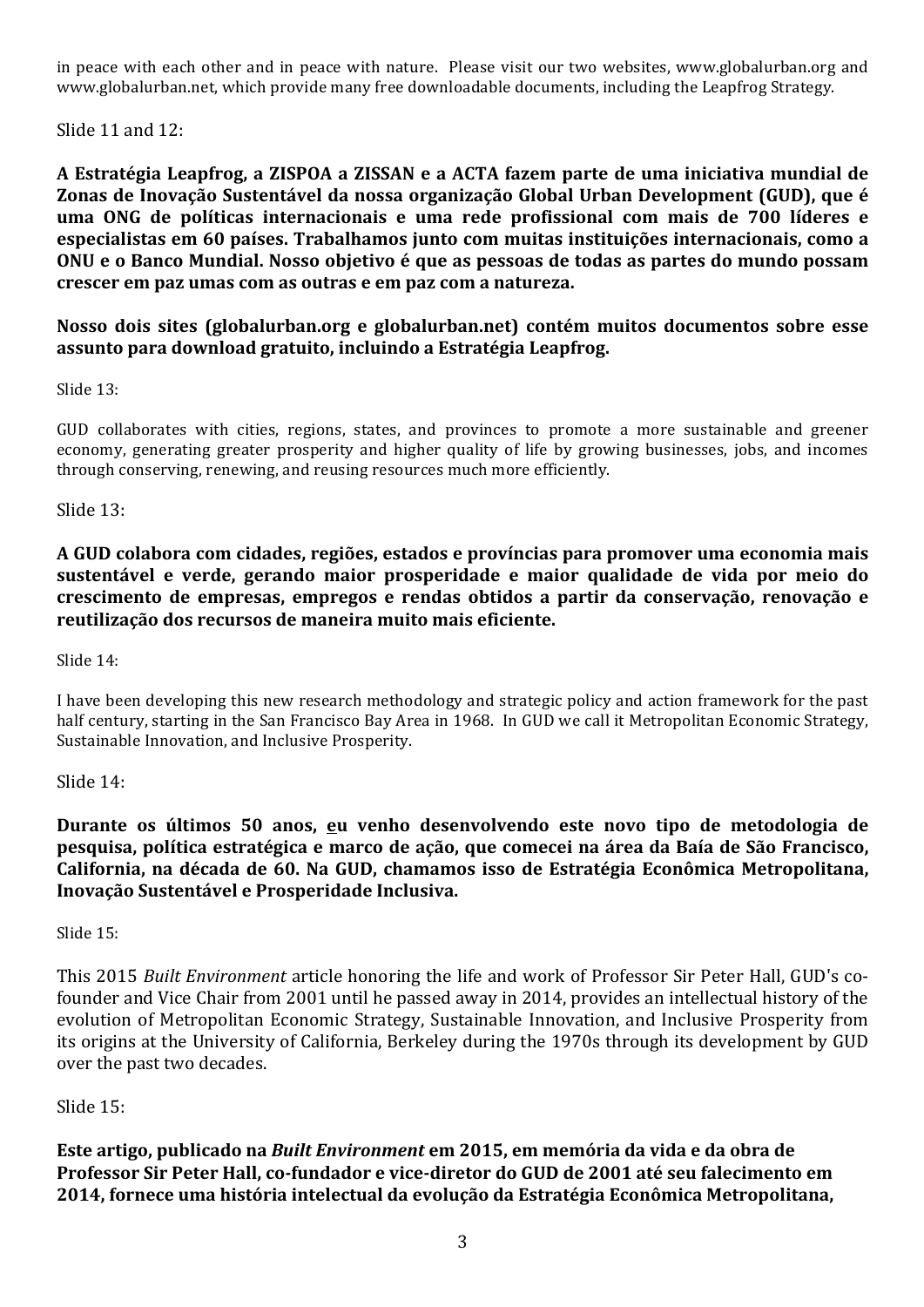# Inovação Sustentável e Prosperidade Inclusiva de suas origens na Universidade da Califórnia, **Berkeley nos anos 70 e seu desenvolvimento pelo GUD nas últimas duas décadas.**

Slide  $16$ :

The Sustainable Innovation part of GUD's economic model is based on the Four Greens: Green Savings, Green Opportunities, Green Talent, and Green Places, strengthening and improving economies by becoming more sustainable, not less so. We like to say that people, places, and organizations actually can "get richer by becoming greener."

Slide  $16$ :

**A parte de Inovação Sustentável deste modelo GUD é baseado nos Quatro Verdes: Economias Verdes, Oportunidades Verdes, Talentos Verdes e Locais Verdes, que fortalecem e melhoram a economia** ao torná-la mais ambientalmente sustentável, e não menos. Gostamos de dizer que **pessoas, lugares e organizações podem "ficar mais ricas ao se tornarem mais sustentáveis".**

Slide 17:

In 2009 GUD worked with the UN to develop the Global Climate Prosperity Agreement, encouraging private investment of \$100 billion annually in renewable energy and clean technologies in developing countries, and the Leapfrog Strategy is a fulfillment of these efforts.

Slide 17:

**Em 2009, a GUD trabalhou com a ONU no desenvolvimento do Acordo Global de Prosperidade Climática, incentivando o investimento privado anual de cem bilhões de dólares em energias** renováveis e tecnologias limpas em países em desenvolvimento. A Estratégia Leapfrog cumpre **com esses objetivos.**

Slide 18:

As you can see from the most recent Green Transition Scoreboard, an index that GUD helped create, there has been more than 10 trillion dollars of sustainable investments worldwide since 2007, and these numbers have been growing very fast. But the majority of these investments are in the Global North, and we want much more resources to be invested sustainably in countries like Brazil.

Slide 18:

**Como vocês podem ver no mais recente Painel de Pontuação da Transição Verde, um índice que a GUD ajudou a criar, foram investidos mais de 10 trilhões de dólares em tecnologias** sustentáveis em todo o mundo desde 2007, e esses números vêm crescendo muito **rapidamente. Mas a maioria desses investimentos está no Norte do globo e queremos que**  muito mais recursos sejam investidos de forma sustentável em países como o Brasil.

Slide 19:

It is through the movement of Sustainable Innovation Zones such as ZISPOA and ZISSAN that we will help achieve the UN Sustainable Development Goals, Paris Climate Agreement, and New Urban Agenda by 2030.

Slide 19:

É através do movimento das Zonas de Inovação Sustentável, como a ZISPOA e a ZISSAN, que nós **ajudaremos o mundo a alcançar os Objetivos do Desenvolvimento Sustentável da ONU, o**  Acordo Climático de Paris e a Nova Agenda Urbana até 2030.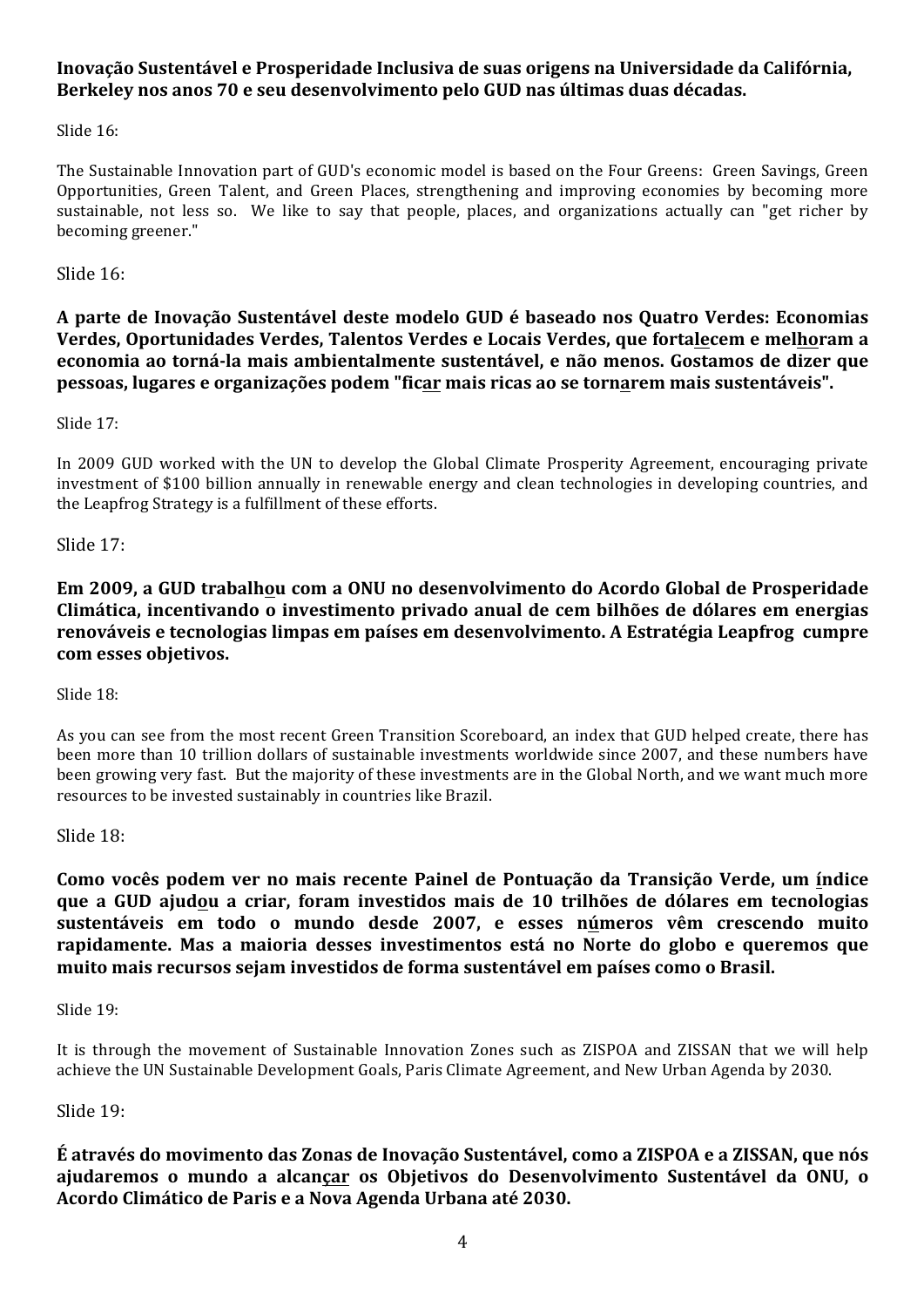Slide  $20$ :

In addition to videos, there also have been many articles written about ZISPOA. For example, in 2016 the United Nations Development Program published a special report about cities and sustainable development for Habitat III.

Slide 20:

# Além dos vídeos, também existiram muitos artigos sobre a ZISPOA. Por exemplo, em 2016, o Programa das Nações Unidas para o Desenvolvimento publicou um relatório especial para a **ONU Habitat III.**

Slide  $21$ :

which included a major article about the Leapfrog Strategy and ZISPOA.

Slide 21:

# **que incluiu um importante artigo sobre a Estratégia Leapfrog e a ZISPOA.**

Slide 22:

This article and many other publications and videos are available for free on the ZISPOA website (www.zispoa.info) that I encourage you to explore. Many of these documents also are available on GUD's websites.

Slide 22:

# Este artigo e muitas outras publicações e vídeos estão disponíveis gratuitamente no site da **ZISPOA** (www.zispoa.info), que eu encorajo vocês a explorarem. Muitos desses documentos **também estão disponíveis no site da GUD.**

Slide 23:

The key idea of Sustainable Innovation Zones is that they are based on combining together what we call the 6 elements: Innovation and Technology, Entrepreneurship and Startups, Sustainability and Resource Efficiency, Creativity and Collaboration, Participatory Community Management, and Business-Friendly Environment.

Slide 23:

A ideia-chave das Zonas de Inovação Sustentável é que elas se baseiam na combinação de 6 **elementos: Inovação e Tecnologia, Empreendedorismo e Startups, Sustentabilidade e Eficiência de Recursos, Criatividade e Colaboração, Gestão Comunitária Participativa e Ambiente Amigável aos Negócios.**

Slide 24:

ZISPOA has adopted 5 main objectives to enable it to become the most sustainable and innovative place in Latin America by 2025 through being the most: solar-powered, bike-friendly, renewable technology-friendly (circular economy), energy-efficient, and digitally connected. So far we have primarily focused on the first four objectives.

Slide 24:

**A ZISPOA adotou 5 objetivos principais para ser o lugar mais sustentável e inovador da**  América Latina até 2025: Mais Alimentado por Energia Solar; Mais Amigável a Bicicletas; Mais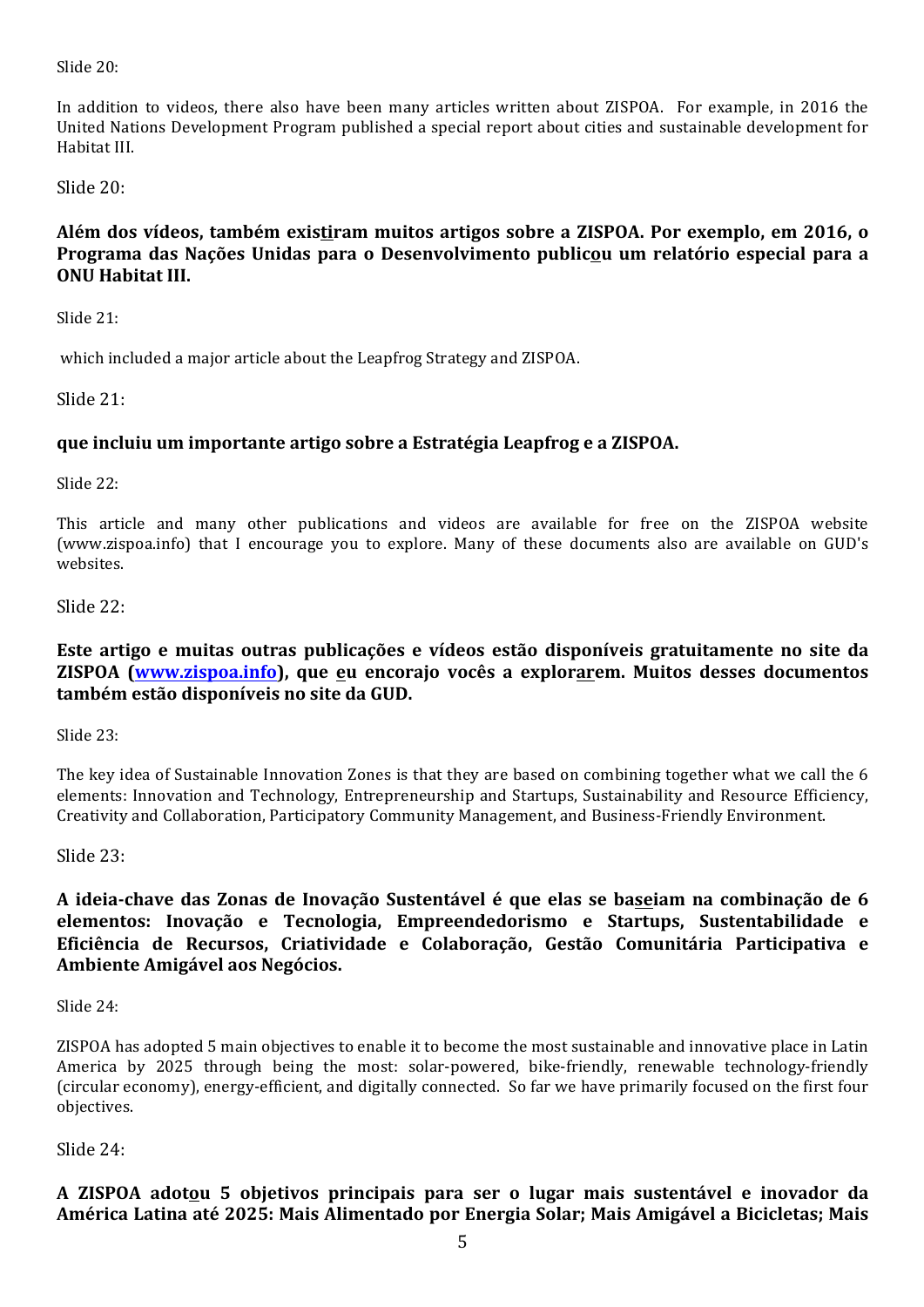# **Amigável a Tecnologias Renováveis (economia circular); Mais Eficiente Energeticamente; e Mais Conectado Digitalmente. Até agora, focamos primariamente nos 4 primeiros objetivos.**

Slide  $25$  and  $26$ :

As the video demonstrated, ZISPOA began with an 8-week course for about 40 people, followed by several more courses. This was how we were able to engage many people to become actively involved in organizing various working groups and strategic action projects that had a much larger impact on Porto Alegre's citizens, universities, businesses, and communities.

Slide  $25$  and  $26$ :

**Como** o vídeo demonstrou, a ZISPOA começou com um curso de 8 semanas para cerca de 40 **pessoas, seguida por vários outros cursos. Foi assim que conseguimos engajar muitas pessoas a participar ativamente na organização de vários grupos de trabalho e em projetos de ação estratégica, que tiveram um impacto ainda maior nos cidadãos, universidades, empresas e comunidades de Porto Alegre.**

Slide 27 and 28:

By June 2016, after just 6 months in operation, ZISPOA and 7 closely affiliated organizations and startups --Paralelo Vivo, Re-Ciclo, Genese Social, Loop, Cesta Feira, MVM, and Horteria -- won sustainability awards from Virada Sustentavel and Fundacao Gaia.

Slide 27 and 28:

**Em junho de 2016, após apenas 6 meses, a ZISPOA e 7 organizações e startups afiliadas -** Paralelo Vivo, Re-Ciclo, Genese Social, Loop, Cesta Feira, MVM e Horteria - ganharam prêmios de sustentabilidade da Virada Sustentável e da Fundação Gaia.

Slide 29:

Since 2017, our main ZISPOA Project office has been in the School of Engineering at UFRGS.

Slide  $29$ :

# Desde 2017, nosso escritório principal do Projeto ZISPOA está na Escola de Engenharia da UFRGS.

Slide 30:

One of the largest ZISPOA projects is ZISPOA Faculty Advisers, called ZISProf, with more than 150 professors from 16 local universities. ZISProf is now playing a vital role in the commitment of UFRGS to become a world leader in Sustainable Innovation, including developing a new post-graduate specialization curriculum, and researching how to transform the historic Centenario and Chateau buildings at Campus Centro into the two "greenest" buildings in Brasil, as the first step towards greening the entire university campus.

Slide 30:

Um dos maiores projetos da ZISPOA é o Professores Conselheiros da ZISPOA, chamado ZISProf, **com mais de 150 professores de 16 universidades locais. ZISProf que agora está**  desempenhando um papel vital no compromisso da UFRGS em se tornar uma líder mundial em Inovação Sustentável, incluindo o desenvolvimento de um novo pós-graduação em nível de especialização, e um projeto para pesquisar como transformar os históricos Edifício **Centenário e o Chateau do Campus Centro em dois dos edifícios mais 'verdes' do Brasil, como o primeiro passo para tornar o campus mais verde e sustentável.**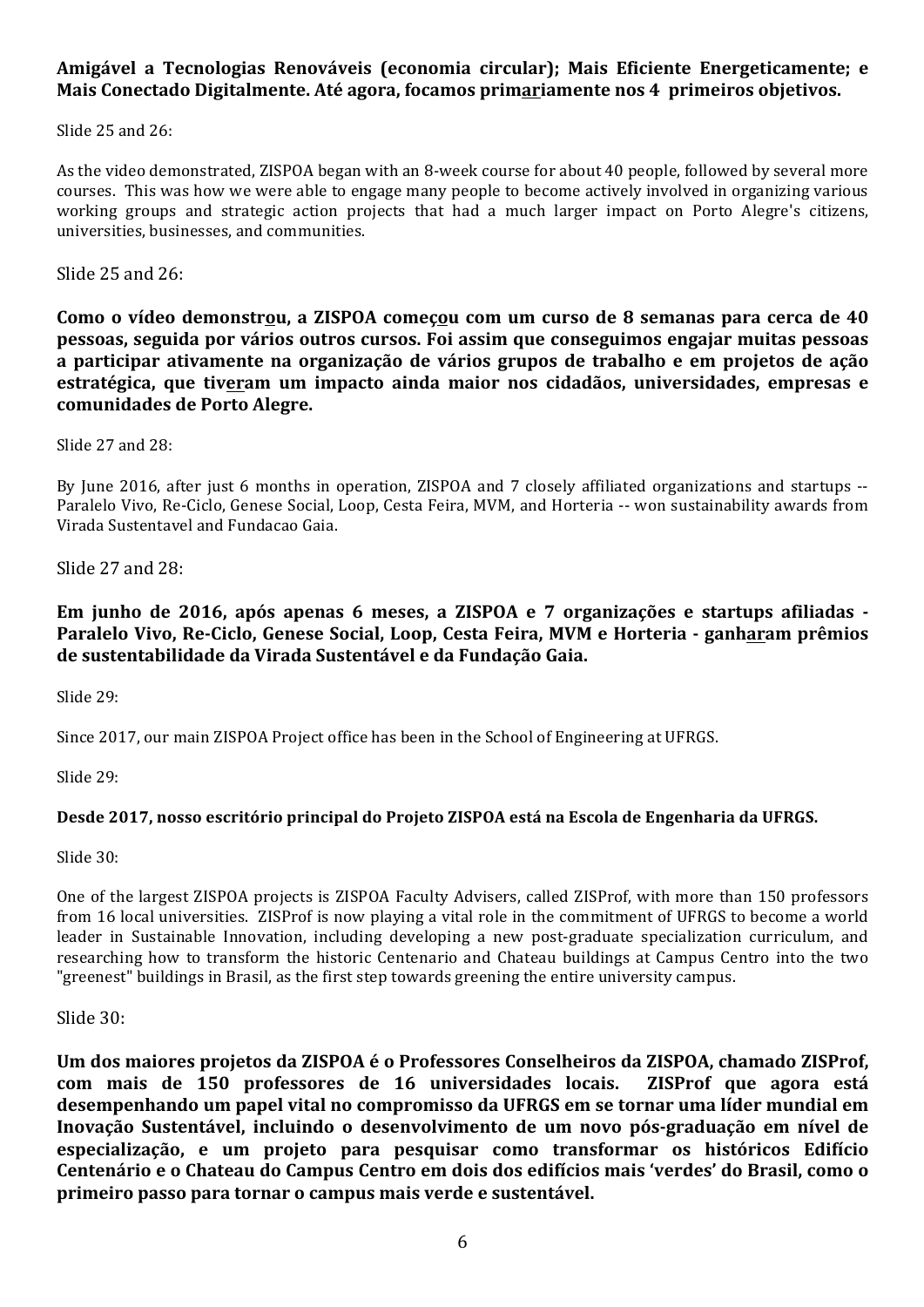Slide 31:

ZISProf professors serve as mentors for ZISPOA startups and projects, such as the Collaborative Business Workshop.

Slide 31:

# **Os professores do ZISProf atuam como mentores de startups e projetos da ZISPOA***,*  **como a Oficina Colaborativa de Negócios***.*

Slide 32:

A key activity of ZISProf is for professors to teach courses that engage in research and action for ZISPOA projects, originally called ZUNI (ZISPOA nas Universidades). Here is an example of UFRGS engineering students providing technical assistance for Vila Velo, a local sustainable bicycle business in ZISPOA.

Slide 32:

Uma atividade chave do ZISProf é que os professores ministrem cursos envolvendo pesquisas e ações em projetos na ZISPOA, originalmente denominado ZUNI (ZISPOA nas Universidades). Aqui está um exemplo de estudantes de engenharia da UFRGS fornecendo assistência técnica para a Vila Velo, uma empresa sustentável de bicicletas na ZISPOA.

Slide 33:

In December 2015, the Government of Sweden selected ZISPOA for their global Smart Living Challenge, and since then we have been working with them, especially the Swedish Embassy in Brasilia. Beginning in 2016, GUD and ZISPOA have helped organize Sweden-Brazil Innovation Week activities in Porto Alegre together with Nos Coworking and UFO, and we did it again this year, with major events on September 26. Because of ZISPOA, the annual theme in Porto Alegre has been about Sustainable Cities, including energy, mobility, and zero waste.

Slide 33:

**Em dezembro de 2015, o governo da Suécia selecionou a ZISPOA para participar do desafio global Smart Living Challenge e, desde então, temos trabalhado com eles. Especialmente com a** Embaixada da Suécia em Brasília.

**Desde 2016, a GUD, a ZISPOA, a Nós Coworking e a UFO vêm ajudando a organizar as atividades da Semana de Inovação Suécia-Brasil em Porto Alegre. E esse ano o fizemos novamente, com** importantes eventos no dia 26 de setembro. Por causa da ZISPOA, o tema anual da Semana de **Inovação Suécia-Brasil em Porto Alegre tem sido Cidades Sustentáveis, incluindo energia, mobilidade e lixo zero.**

Slide 34:

Our first project with the Swedish Government was on sustainable mobility, and we began working with several startups and a group of management students at UFRGS to develop a plan for creating electric car sharing in ZISPOA.

Slide 34:

**Nosso primeiro projeto com o governo sueco foi sobre mobilidade urbana sustentável, onde** começamos a trabalhar com várias startups e um grupo de estudantes de administração da **UFRGS no desenvolvimento de um plano para a criação de compartilhamento de carros elétricos na ZISPOA.**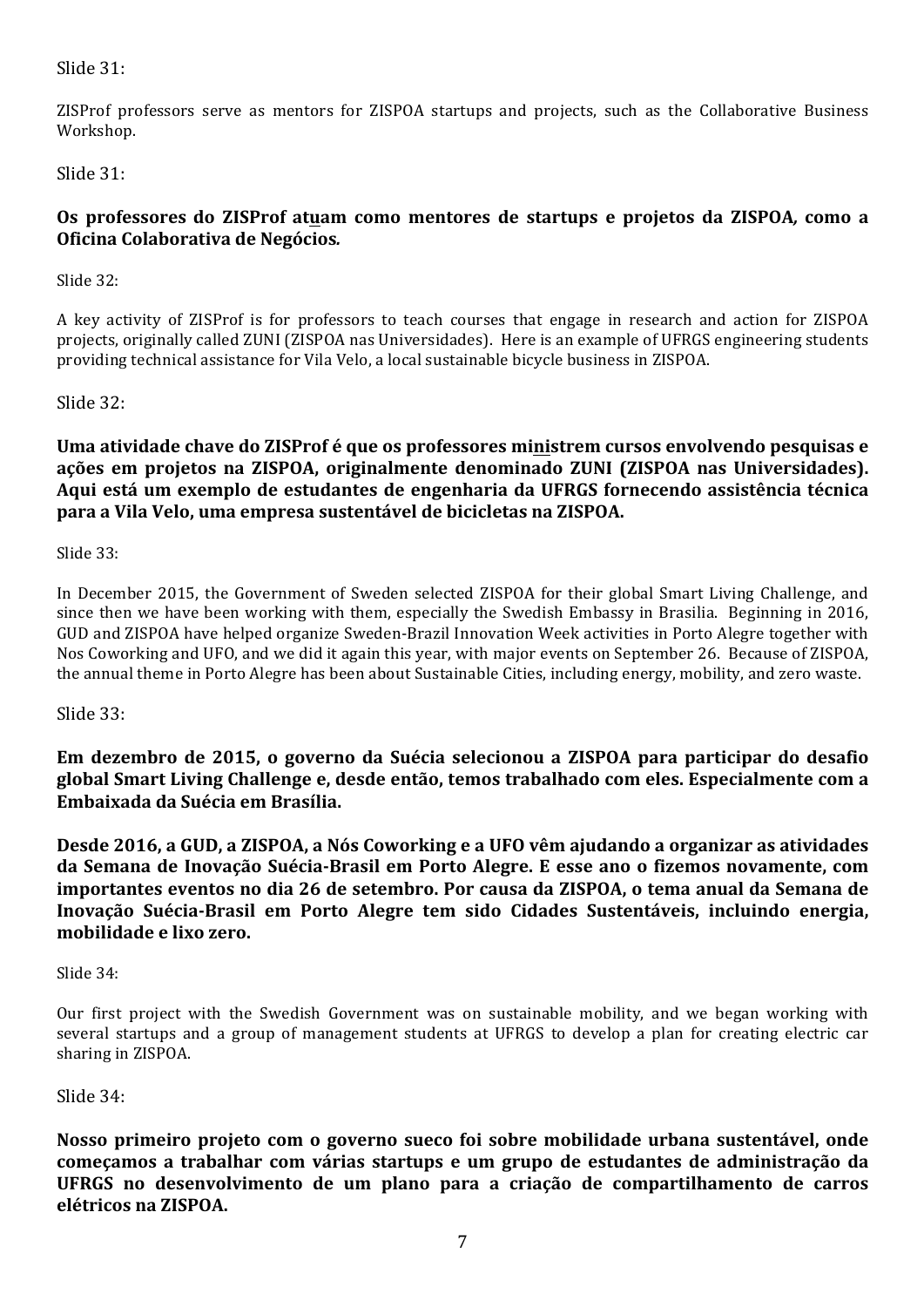Slide  $35$  and Slide  $36$ :

We started by collaborating with MVM, Young Energy, Orkestra, and other startups to build an attractively designed solar electric car charging station at Shopping Total, and we asked the Swedish Government if they would donate an electric Volvo to ZISPOA. They didn't give us the car, but the Swedish Ambassador did make a special trip to Porto Alegre to open the charging station together with Mayor Fortunati at a major event during Sweden-Brazil Innovation Week attended by more than 100 people.

Slide  $35$  and Slide  $36$ :

Começamos colaborando com a MVM, a Young Energy, a Orkestra e outras startups para construir uma estação de carregamento de carros elétricos com design atrativo e energia solar **no Shopping Total. Pedimos ao governo sueco que eles doassem um Volvo elétrico para a ZISPOA.** Eles não nos deram o carro, mas o embaixador sueco fez uma viagem especial a Porto Alegre para abrir a estação de carregamento junto com o prefeito José Fortunati em um importante evento na Semana de Inovação Suécia-Brasil, com a participação de mais de 100 **pessoas.**

Slide 37:

As you can see, we were able to borrow an electric BMW for this event. ZISPOA's electric car sharing project and the E-24 Mobility Lab at UFRGS are still trying to obtain a vehicle.

Slide 37:

**Como vocês podem ver, conseguimos uma BMW elétrica emprestada para esse evento. O projeto de compartilhamento de carros elétricos da ZISPOA e o E-24 Mobility Lab da UFRGS ainda estão tentando conseguir um veículo elétrico.**

Slide 38:

ZISPOA also works with the US Government, including the State Department's GeoSUMR partnership.

Slide 38:

#### **O ZISPOA também trabalha com o governo dos EUA, incluindo a parceria GeoSUMR do Departamento de Estado.**

Slide 39:

In 2017, the new US Consulate in Porto Alegre applied for grant funds for a Secondary Cities project to promote solar energy and energy efficiency in ZISPOA.

Slide 39:

#### **Em 2017, o novo Consulado dos EUA em Porto Alegre solicitou fundos para promover a energia solar e a eficiência energética no ZISPOA.**

Slide  $40$  and  $41$ :

Another ZISPOA project in 2016 was working with DMLU to successfully transform part of a recycling facility into Espaço Floresta, a community gardening and composting center.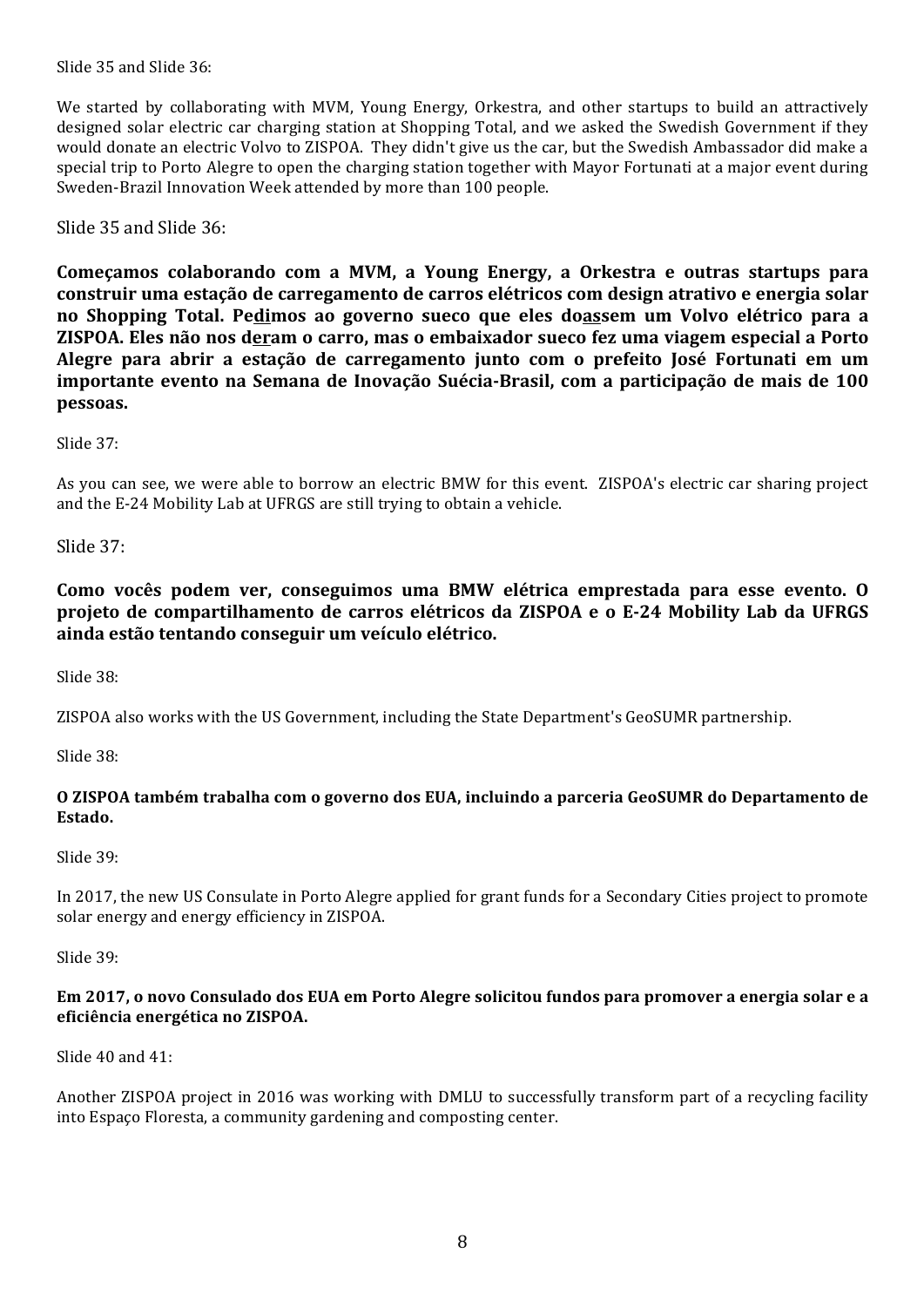Slide  $40$  and  $41$ :

# **Outro projeto da ZISPOA em 2016 foi trabalhar com o DMLU para transformar de forma bemsucedida parte de um ponto de reciclagem no Espaço Floresta, um centro comunitário de jardinagem e compostagem.**

Slide 42:

ZISPOA continues working on recycling and reuse, zero waste, and the circular economy, including the recent Sweden-Brazil Innovation Week in Porto Alegre,

Slide 42:

# **ZISPOA** continua trabalhando em a reciclagem e o reuso, o lixo zero e a economia circular, **incluindo o recente Semana de Inovação Suécia-Brasil em Porto Alegre,**

 $S$ lide  $43$ ·

and the cocreation Creathon with DMLU and Pacto Alegre.

Slide 43:

#### e a cocriação Creathon com DMLU e Pacto Alegre.

Slide 44:

One of ZISPOA's first projects was to organize a World Environment Day Festival at Vila Flores on June 5, 2016, in honor of Porto Alegre's most famous environmentalist, Jose Lutzenberger. It was an inspiring event with 400 people participating. Three years ago, our festival was the only major environmental event in Porto Alegre during that special week. Last June there were dozens of World Environment events, a very good sign of ZISPOA's ongoing impact.

Slide 44:

Um dos primeiros projetos da ZISPOA foi organizar um Festival no Dia Mundial do Meio Ambiente no Vila Flores, dia 5 de junho de 2016, em homenagem ao ambientalista mais famoso **de Porto Alegre, José Lutzenberger. Foi um evento inspirador, onde 400 pessoas participaram. Há três anos atrás, nosso festival foi o único grande evento ambiental em Porto Alegre nesta semana especial. Já em junho passado, vimos dezenas de eventos na semana do dia Mundial do** Meio Ambiente, um ótimo sinal do impacto contínuo da ZISPOA.

Slide 45: 

ZISPOA's 2016 World Environment Day Festival highlighted each of the 6 elements, and here you can see two of them: Bike-Friendly, and Solar Power, featuring a "Solar Tree" built by a local startup, Oz Engenharia.

Slide 45:

# **O Festival da ZISPOA do Dia Mundial do Meio Ambiente destacou cada um dos 6 elementos, e**  aqui você pode ver dois deles: Amigável a Bicicletas e Energia Solar, representada pela "Árvore Solar" construída por uma startup local, a Oz Engenharia.

Slide 46:

During Virada Sustentavel in April 2017, ZISPOA organized a new project called POA Solar to focus more attention on solarizing Porto Alegre.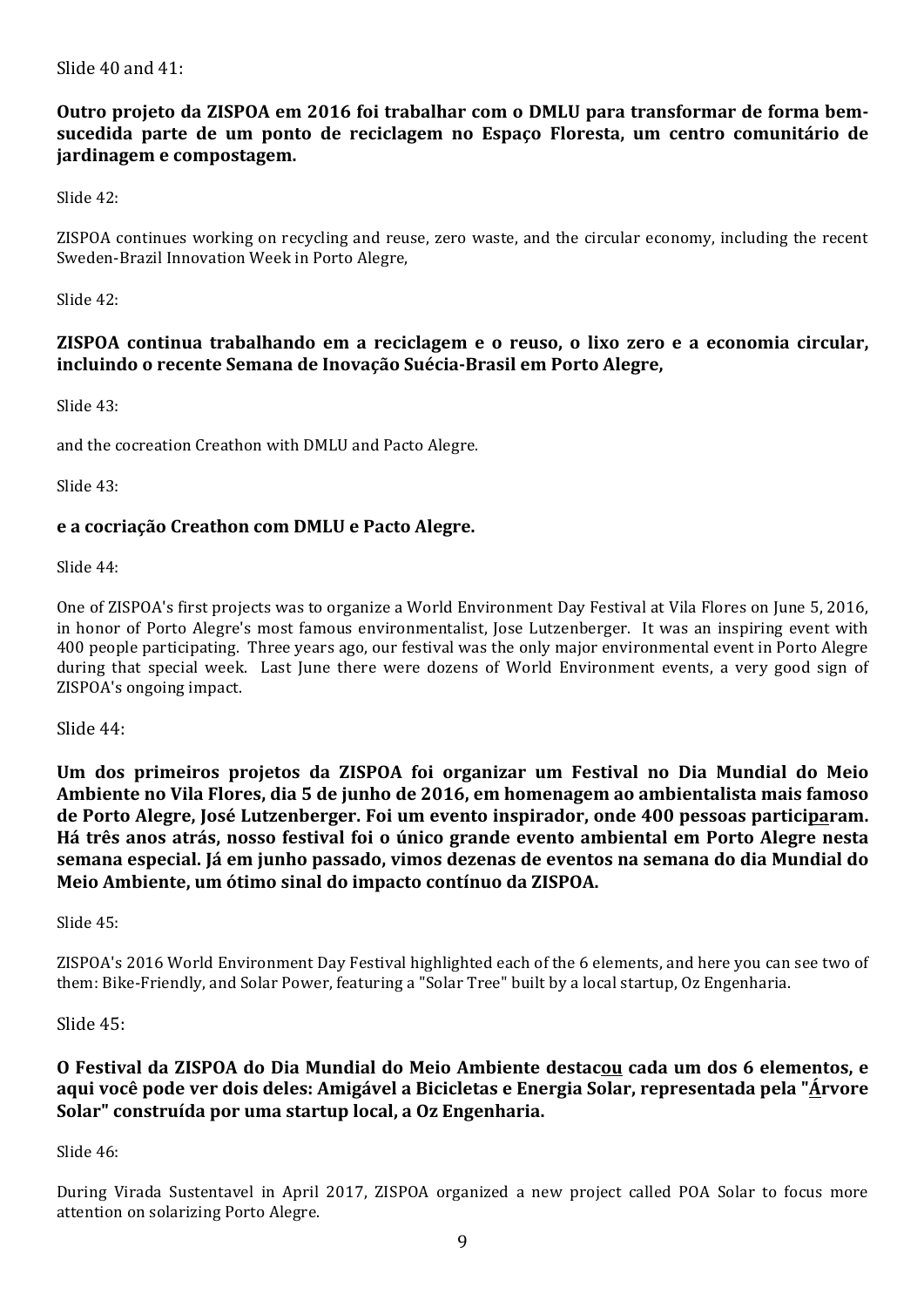Slide 46:

# **Durante a Virada Sustentável, em abril de 2017, a ZISPOA criou um novo projeto chamado POA Solar, para dar mais atenção à solarização de Porto Alegre.**

Slide 47:

ZISPOA worked closely with UFRGS Management Professor Luis Felipe Nascimento and his students to raise funds for hiring a local startup, Elysia Energia Solar, to build Porto Alegre's first Solar Poste, enabling faculty, students, and visitors to charge their smartphones and electronic devices while congregating in the courtyard. The ZISPOA Solar Poste is the very first solar panel at UFRGS, and now we are working to solarize many more of the university's facilities.

# Slide  $47$ :

**A ZISPOA trabalhou junto com o professor de administração da UFRGS, Luis Felipe Nascimento, e seus alunos para arrecadar fundos para a contratação de uma startup local, a Elysia Energia** Solar, para construir o primeiro Poste Solar de Porto Alegre, permitindo que professores, **alunos e visitantes carreguem seus smartphones e dispositivos eletrônicos no pátio da universidade. O Poste Solar da ZISPOA também é o primeiro painel solar da UFRGS. Agora** estamos trabalhando para solarizar ainda mais as instalações da universidade.

Slide 48:

This is the official plaque of the Solar Poste. One of the winning students, Carolina Collares, now works for Elysia, a good example of how ZISPOA is helping build a sustainable innovation ecosystem.

Slide 48:

# **Esta é a placa oficial do Poste Solar. E uma daquelas alunas, Carolina Collares, agora trabalha** na Elysia, um bom exemplo de como a ZISPOA está ajudando a construir um ecossistema de **inovação sustentável.**

Slide 49:

For Virada Sustentavel in April 2019, ZISPOA's POA Solar project organized a very well-attended seminar, yet another example that the solar energy movement in Porto Alegre is steadily growing. ZISPOA is now collaborating with the city government to install solar panels and improve energy efficiency for all 99 municipal schools in Porto Alegre. Also, we now have a major new project with Pacto Alegre focused on solarizing ZISPOA.

Slide 49:

**Na Virada Sustentável em abril de 2019, o projeto POA Solar da ZISPOA organizou um**  seminário com ótima presença de público, mais um exemplo de que o movimento de energia **solar em Porto Alegre está em constante crescimento. A ZISPOA agora está colaborando com a Prefeitura para instalar painéis solares e melhorar a eficiência energética de todas as 99 (noventa e nove) escolas municipais de Porto Alegre. Além disso, agora temos um grande**  projeto novo com Pacto Alegre focado na solarização do ZISPOA.

# Slide 50:

In 2016 we began working with EPTC to promote more bike lanes, bike parking, and bike sharing in ZISPOA, as reflected in this weekly ZIStalk. Currently ZISPOA has more BikePOA stations than any other area in the city.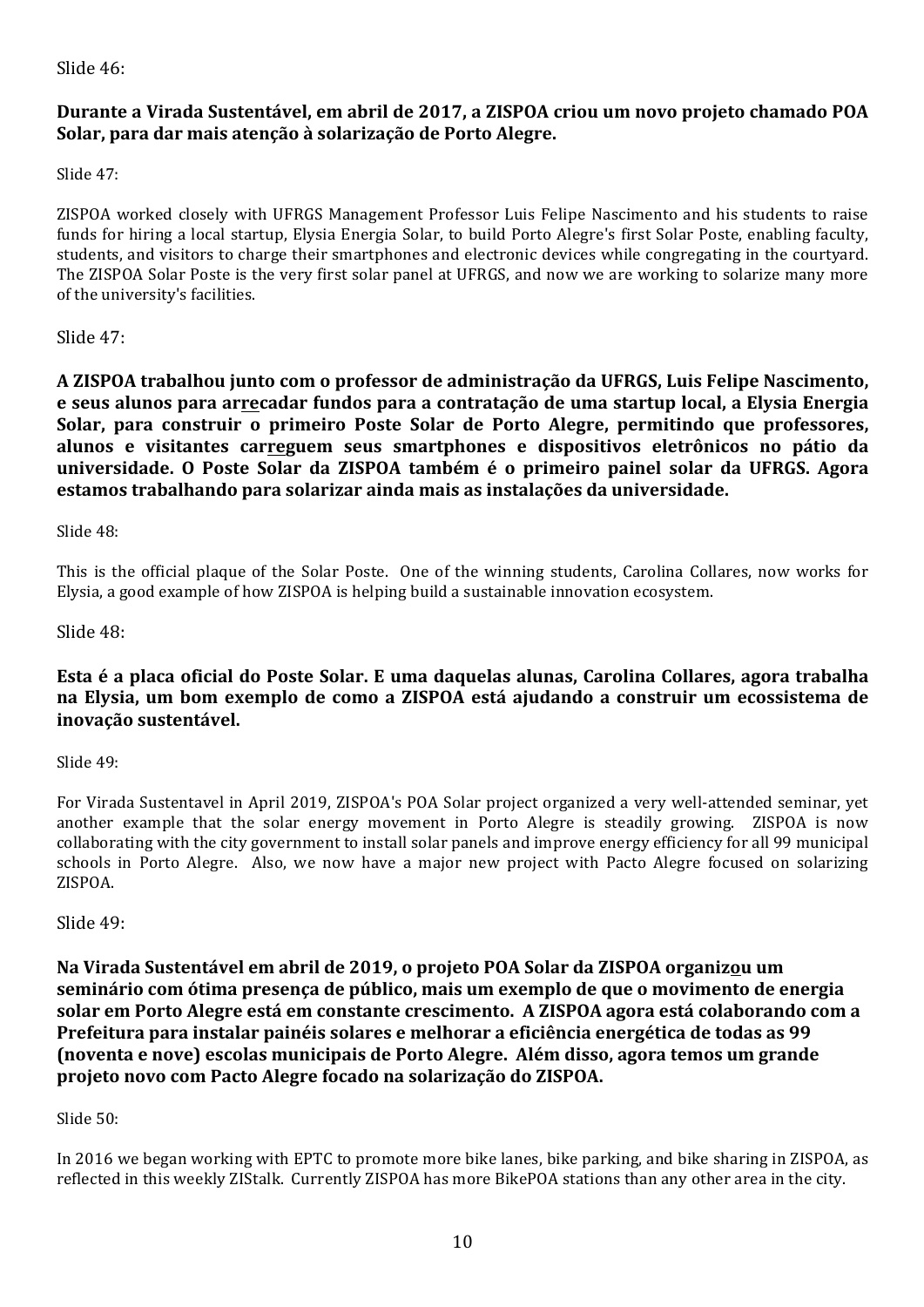Slide 50:

Em 2016, começamos a trabalhar com a EPTC para promover mais ciclovias, estacionamento **de bicicletas (paraciclos) e compartilhamento de bicicletas na ZISPOA, exemplificado neste ZIStalk. Atualmente, a ZISPOA tem mais estações de BikePOA do que qualquer outra área da cidade.**

Slide 51:

In October 2017, for Sweden-Brazil Innovation Week, we organized a ZISPOA Bike-Friendly Festival, closing Cristovão Colombo Avenue between Barros Cassal and Garibaldi Streets for an entire Sunday. Many bike stores, bike organizations, and startups producing and selling bikes participated in this important event.

Slide 51:

**Em outubro de 2017, na Semana de Inovação Suécia-Brasil, organizamos um Festival ZISPOA** Bike-Friendly, fechando a avenida Cristovão Colombo entre as ruas Barros Cassal e Garibaldi **durante o domingo. Muitas lojas de bicicletas, organizações de bicicletas e startups de** bicicletas participaram deste importante evento.

Slide  $52$ :

The festival included a major workshop for the Swedish Institute's Move Smart Challenge.

Slide 52:

# **O** festival incluiu um workshop ligado ao Move Smart Challenge do Instituto Sueco.

Slide 53:

With help from Marquise 51 Hub Criativo, the festival also included lots of great local entertainment and food.

Slide 53:

# **Com a ajuda da Marquise 51 Hub Criativo, o festival também incluiu muita música, diversão e comidas locais.**

Slide 54:

We followed up this event one month later with a special ZISPOA Glocal Climate Challenge bike tour with 30 bicyclists participating, including a few electric bikes, and it was led by Sweden's Education Minister and Ambassador riding Loop bikes.

Slide 54:

Um mês depois, na sequencia desse evento, fizemos uma excursão especial de bicicleta **chamada ZISPOA Glocal Climate Challenge, com 30 ciclistas participantes, alguns em bicicletas elétricas. O evento foi conduzido pelos ministro da Educação e Embaixador da Suécia, andando nas bicicletas da Loop.**

Slide 55:

The ZISPOA Bike-Friendly project has now designed a model Sustainable and Innovative Parklet and Paraciclo, with the first one located in front of Josephyna's and Sim Sala Bim on Rua General Joao Telles in Bom Fim. In addition to bike parking, our parklet includes a Solar Poste by Elysia to charge phones and to power LED lighting. The parklet is built from recycled ecoblocks produced by a local NGO, Solidariedade, that helps create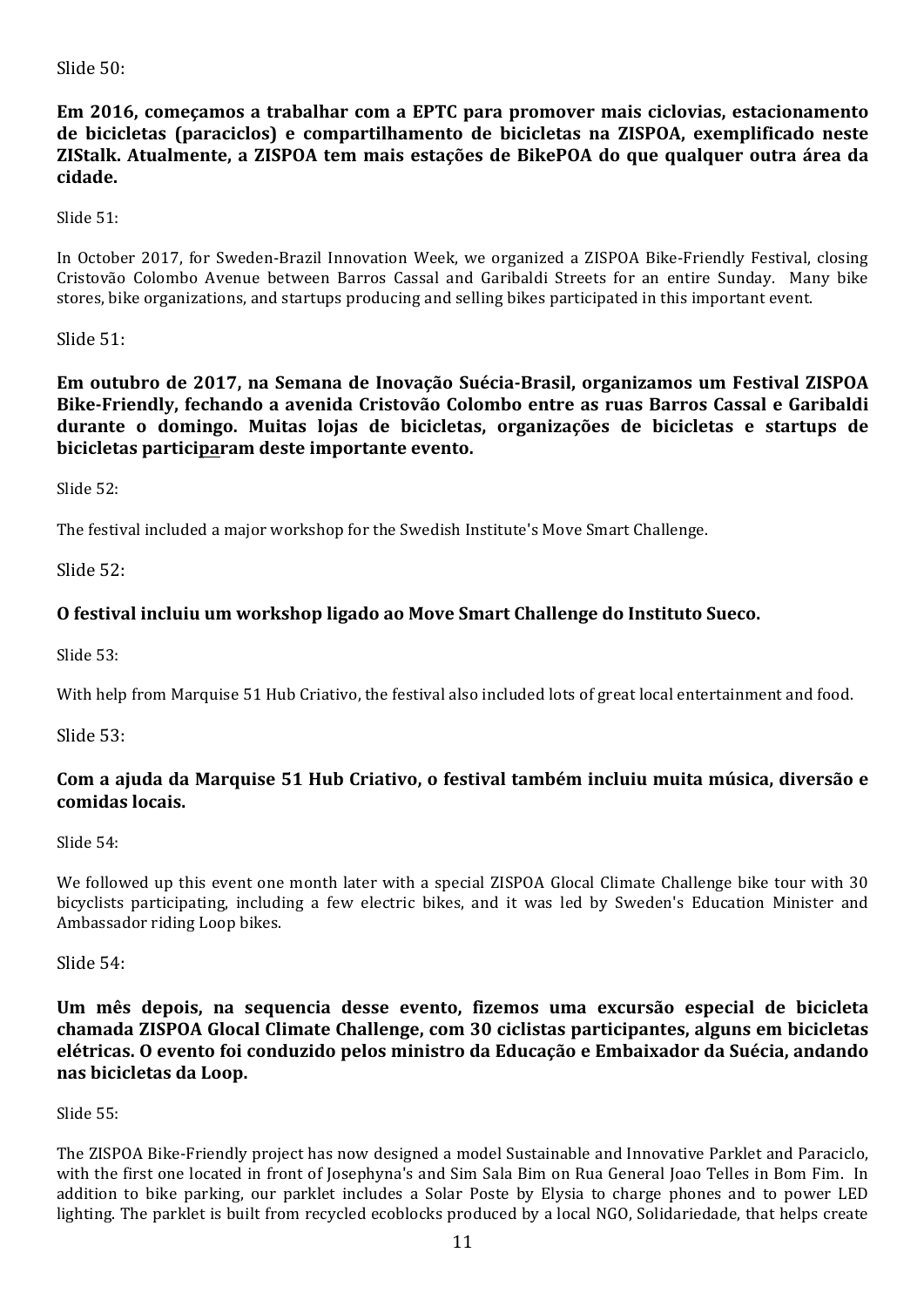livelihoods for low-income families. In April we organized a seminar about the sustainable parklet for Virada Sustentavel.

Slide 55:

**O projeto ZISPOA Bike-Friendly projetou o primeiro modelo de Parklet e Paraciclo mais Sustentável e Inovador de Porto Alegre. Em abril, o projeto foi apresentado à cidade durante a Virada Sustentável. O primeiro modelo está instalado em frente ao Josephyna's e ao Sim Sala**  Bim, na Rua General João Telles, no Bom Fim. Além do estacionamento para bicicletas, o nosso parklet inclui um Poste Solar da Elysia, para carregar telefones e alimentar a iluminação de **LED. O parklet é construído a partir de ecoblocos reciclados e produzidos por uma ONG local, a**  Solidariedade, que ajuda a criar meios de subsistência para famílias de baixa renda.

Slide  $56$  and  $57$ :

This seminar received lots of enthusiastic media coverage, including articles in Correio do Povo, Jornal do Comercio, O Sul, and Metro.

Slide 56 and 57:

# **A apresentação desse projeto recebeu uma cobertura entusiástica da mídia, incluindo artigos**  no Correio do Povo, no Jornal do Comércio, no O Sul e no Metro.

Slide 58:

Here is the parklet's design, including a pergola with green vegetation, and a permanent bench for seating.

Slide 58:

# **Aqui está o projeto do parklet, incluindo um pergolado com vegetação e um banco permanente.**

Slide 59 and 60:

Here is the sign showing that the location of the parklet is in ZISPOA.

Slide  $59$  and  $60$ :

# Aqui está a placa mostrando que a localização do parklet dentro do ZISPOA.

Slide 61:

Here is the sign thanking all of our key partners and supporters.

Slide 61:

# Aqui está o placa agradecendo a todos os nossos principais parceiros e apoiadores.

Slide  $62$ :

Since 2016 we've had a ZISPOA project called Green Drinks, which is an international monthly networking event for sustainable entrepreneurs and activists. At our events we feature local sustainable businesses, including organic food and beverages. We held Green Drinks on the night of December 17, 2019 at the new ZISPOA Sustainable Parklet and Paraciclo.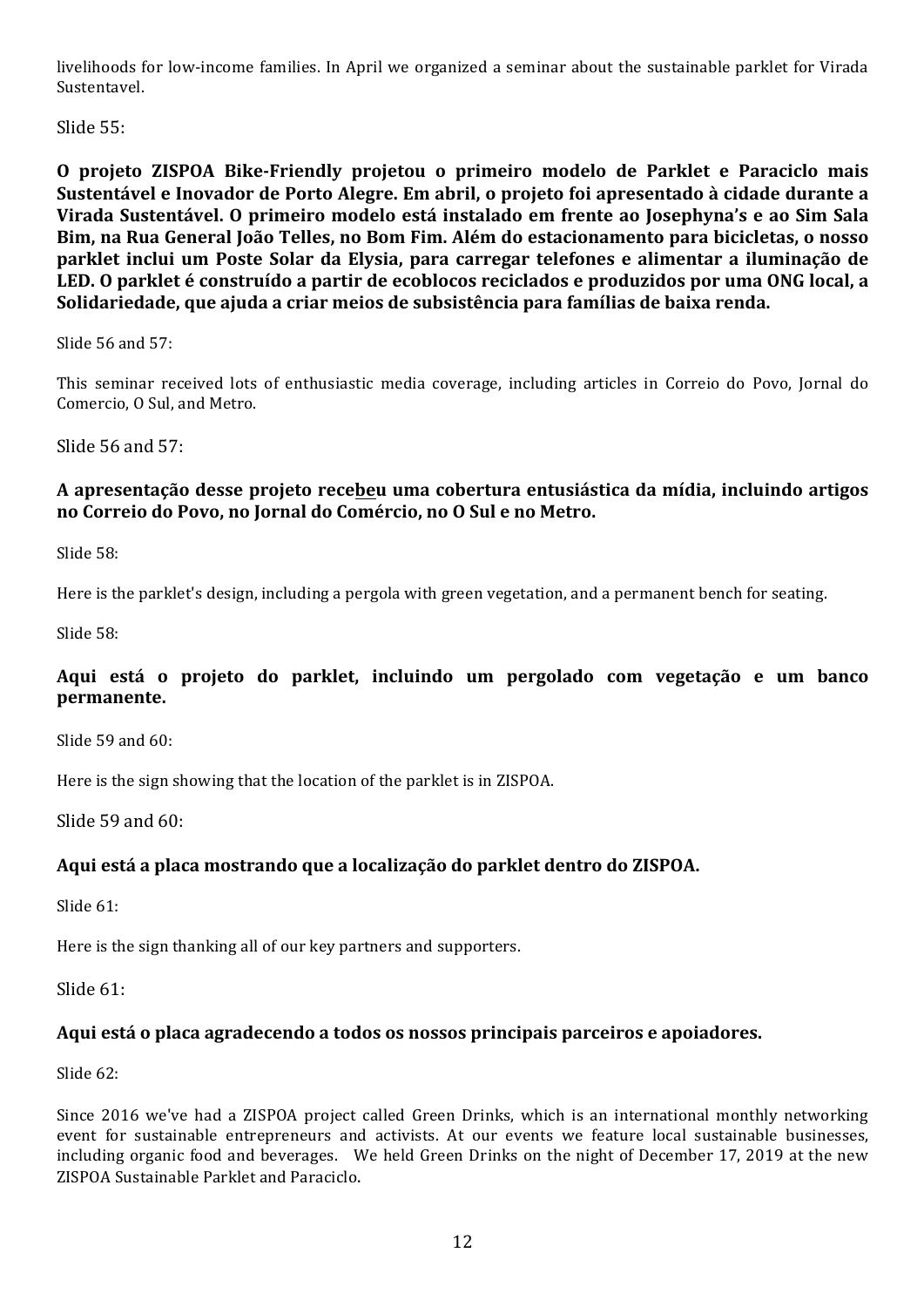# Slide 62:

Desde 2016, temos um projeto na ZISPOA chamado Green Drinks, evento internacional de **networking mensal para empreendedores e ativistas sustentáveis, e simpatizantes. Nestes**  nossos eventos, apresentamos empresas sustentáveis locais e há alimentos e bebidas **orgânicas. Realizamos Green Drinks na noite de 17 de dezembro de 2019 no novo ZISPOA Sustainable Parklet e Paraciclo.**

Slide  $63$ :

In the Post-graduate Program in Urban and Regional Planning (PROPUR) at UFRGS, we recently completed a course on Urban Economic Development Strategies, and another course on Participatory Community Transformation. Next semester we will do a studio course on the city center and central region of Porto Alegre, including ZISPOA. Through PROPUR and the Identity and Territory Research Group (GPIT) we have developed a 5-year partnership with the City University of New York (CUNY), including working with Professor Michael Menser at Brooklyn College to organize a Sustainable Innovation Zone in Brooklyn and conducting joint research projects on various aspects of Participatory Community Transformation, including Participatory Budgeting, Participatory Development, Cooperatives, and ZISPOA/Sustainable Innovation Zones. Professor Eber Marzulo is leading these activities, which also include Professors Wrana Panizzi, Fabian Domingues, Tarson Nunez, and others. During late September and early October, Professor Michael Menser visited Porto Alegre to speak at our first international seminar, and next year we will have the second international seminar at CUNY in New York.

#### Slide  $63$ :

**No Programa de Pós-Graduação em Planejamento Urbano e Regional (PROPUR) na UFRGS,** recentemente concluímos um curso sobre Estratégias de Desenvolvimento Econômico Urbano, **e** outro curso sobre Transformações Comunitárias Participativas. No próximo semestre realizaremos um curso atelier sobre o Centro Histórico e a região central de Porto Alegre, incluindo ZISPOA. Através do PROPUR e o Grupo de Pesquisa Identidade e Território (GPIT) **desenvolvemos uma parceria de 5 anos com a Universidade da Cidade de Nova Iorque (CUNY),** incluindo a organização de uma Zona de Inovação Sustentável do Brooklyn em conjunto com o Brooklyn College, e realização de diversos projetos de pesquisa relacionados com os vários **aspectos da Transformações Comunitárias Participativas, incluindo Orçamento Participativo,**  Desenvolvimento Participativo, Cooperativas, e ZISPOA/Zonas de Inovação Sustentável. O **professor Eber Marzulo lidera estas atividades, que incluem também os professores Wrana** Panizzi, Fabian Domingues, Tarson Núñez, entre outros. No final de setembro, início de **outubro, o professor Michael Menser visitou Porto Alegre para participar de nosso primeiro** seminário internacional, e no próximo ano estaremos na CUNY, em Nova Iorque, para o segundo seminário internacional.

Slide 64:

One of ZISPOA's biggest events was organizing a 3-day Urban Thinkers Campus for the UN-Habitat World Urban Campaign held in November 2017 at UFRGS, Vila Flores, and Orbita Coworking

#### Slide 64:

Um dos maiores eventos recentes da ZISPOA foi a organização do Urban Thinkers Campus, **durante 3 dias, para a Campanha Urbana Mundial da ONU-Habitat, realizado em novembro de 2017 na UFRGS, Vila Flores e Orbita Coworking.**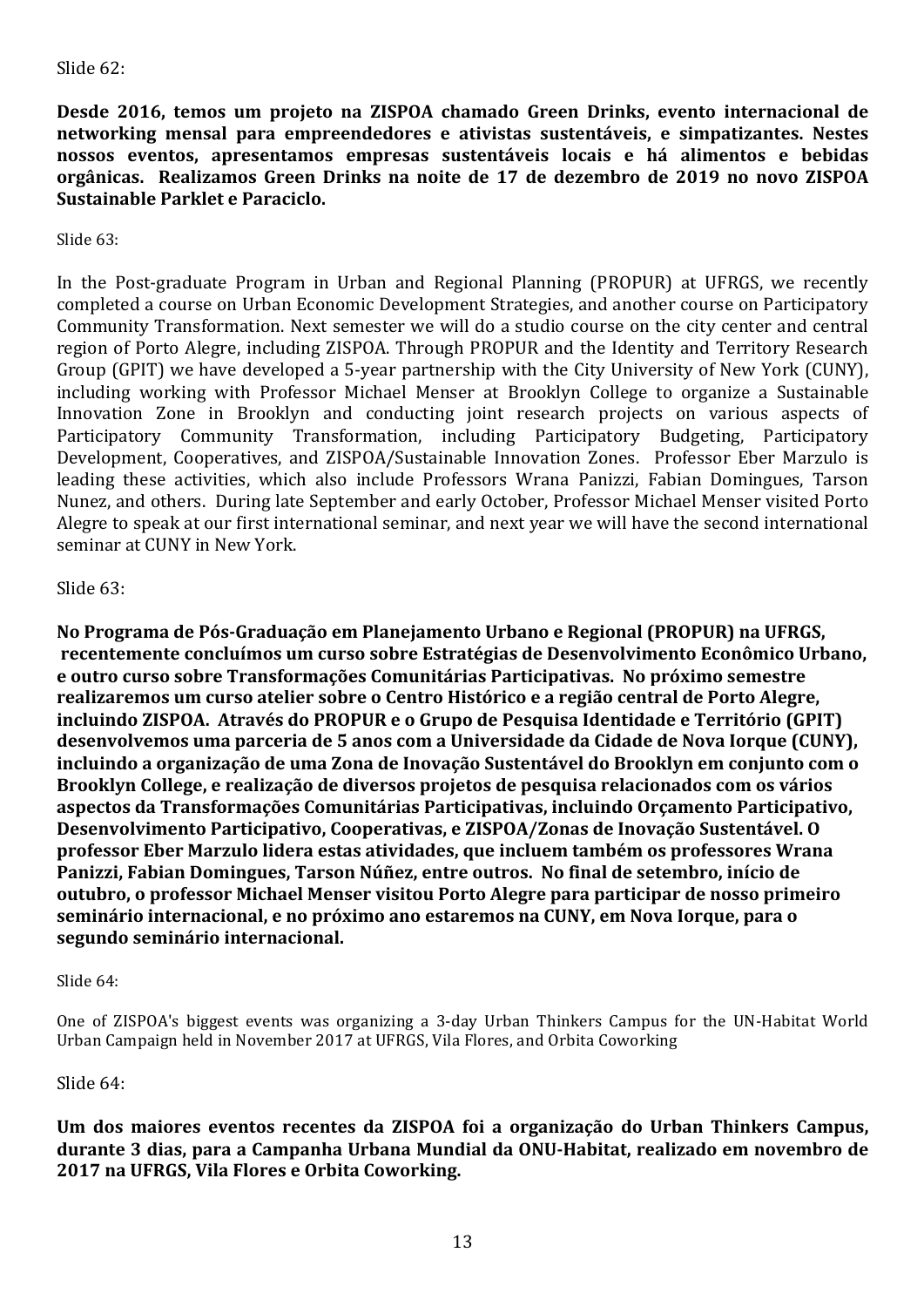Slides 65, 66, 67, 68, 69, and 70:

The ZISPOA Urban Thinkers Campus had 200 participants and 75 speakers representing many organizations. It was a model of citywide collaboration that helped inspire the collaborative activities of both Pacto Alegre and POA Inquieta more recently.

Slides 65, 66, 67, 68, 69, and 70:

**O Urban Thinkers Campus da ZISPOA contou com 200 participantes e 75 palestrantes representando diversas organizações. Foi um modelo pioneiro de colaboração transversal na cidade, que ajudou a inspirar as atividades colaborativas do Pacto Alegre e do POA Inquieta mais recentemente.**

Slides 71, 72, 73, 74, and 75:

GUD, ZISPOA, UFRGS, Pacto Alegre, UFO, Vila Flores, and CAU-RS organized another UN Urban Thinkers Campus during December 14-19, 2019.

Slides 71, 72, 73, 74, and 75:

# **A GUD, a ZISPOA, o ZISProf, a UFRGS Escola da Engenheira e PROPUR, a Pacto Alegre, a UFO, a Vila Flores, e a CAU-RS tenha organizado outro Urban Thinkers Campus da ONU para este ano, que está acontecendo de 14-19 de dezembro, 2019.**

Slide 76:

In the future, ZISPOA can become an internationally recognized Portoalegrense and Gaucho initiative, just like Participatory Budgeting and the World Social Forum. Porto Alegre, the Barcelona of Brazil and the San Francisco of South America, will join the ranks of globally advanced Sustainable Innovation and Inclusive Prosperity cities such as Berkeley and Freiburg, and Rio Grande do Sul will become an advanced Sustainable Innovation and Inclusive Prosperity state just like California and Baden-Wurttemberg in Germany.

Of course none of this will happen without everyone here in this auditorium, and many more people throughout this city and state, getting actively involved in enabling ZISPOA to become a major success. Our world's future, and the future of our families, friends, neighbors, colleagues, and indeed all of our loved ones, depends on us acting together now to co-create the innovative changes and sustainable accomplishments that we truly want and need.

We welcome all of you to help make ZISPOA a beacon of hope and a source of good ideas, best practices, and inspiring results for the Gauchos, for humanity, and for Gaia. 

Slide 76:

**A ZISPOA tem possibilidade de se tornar uma iniciativa portoalegrense e gaúcho reconhecida internacionalmente, assim como foi o Orçamento Participativo e o Fórum Social Mundial. Porto**  Alegre, a Barcelona do Brasil e a São Francisco da América do Sul, vai se juntar a classe de **cidades globalmente avançadas em Inovação Sustentável e Prosperidade Inclusiva como**  Berkeley e Freiburg, e o Rio Grande do Sul se tornará um Estado avançado assim como a **Califórnia e Baden-Wurttemberg na Alemanha.**

**É** claro que nada disso acontecerá sem que todos aqui dentro desse auditorio, e muito mais **pessoas nessa cidade e Estado, envolvam-se ativamente possibilitando que a ZISPOA se torne** um grande sucesso. O futuro do nosso mundo, e o futuro das nossas famílias, amigos, vizinhos,